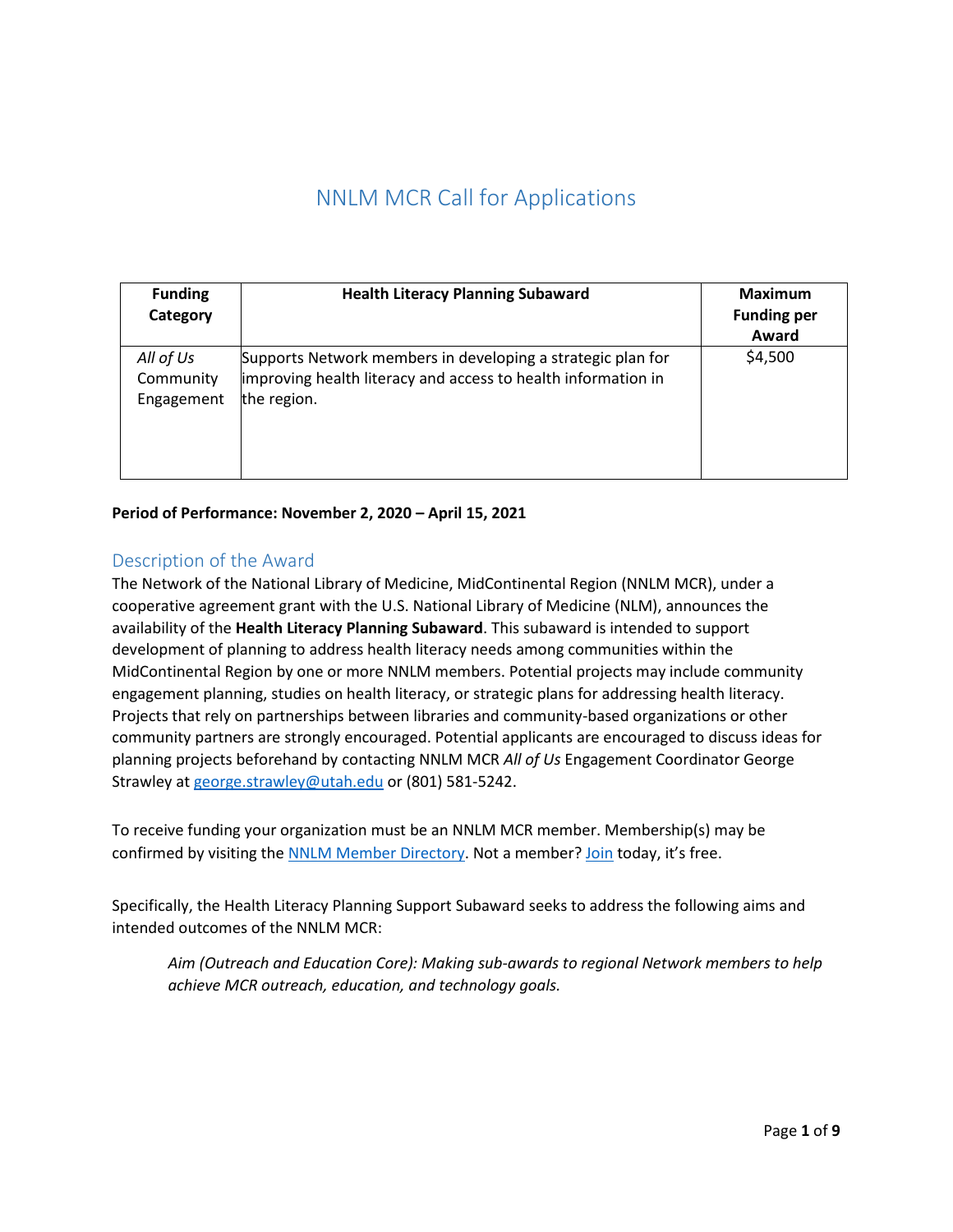NNLM MCR intended outcomes:

- Network members have adopted effective practices promoted by the NNLM MCR.
- Participants in NNLM MCR programs are aware of appropriate resources and/or have the skills to use them.
- Underserved populations in the MidContinental Region benefit from NNLM MCR programs.
- Participants engaging with the NNLM MCR experience a significant increase to health information access.
- The reach of the NNLM MCR is extended as a result of work with organizations and Network members.

Up to \$4,500 of funding is available for approximately one project within the region.

#### **Application Deadlines**

Posted Date: August 17, 2020 Application Due Date: September 18, 2020, 11:59 p.m. MT Notification of Award: September 30, 2020 Award Start Date: November 2, 2020 Award End Date: April 15, 2021

MCR staff are available for consultation and training on applicable National Library of Medicine resources and potential projects. **Pleas[e contact](https://nnlm.gov/mcr/about/contact) us; we want to help you succeed!**

Potential applicants must initiate the process by contacting MCR *All of* Us Engagement Coordinator George Strawley at [george.strawley@utah.edu](mailto:george.strawley@utah.edu) or (801) 581-5242 to discuss their ideas and to determine the scope of work. NNLM may provide feedback at that time that can help in completing the application process. Contacting NNLM does not commit you to completing an application.

# Application Instructions

Resources to assist applicants in writing proposals can be found here:

- Grants and Proposal Writing course [materials](https://nnlm.gov/training/grants)
- Examples of previously [funded projects](https://nnlm.gov/ner/funding/funded)

Prepare your proposal with the following information:

#### **I. Background Information**

- Working title for the project;
- Abstract;
- Name of the library or institution submitting the proposal;
- Institution tax ID;
- Date of submission;
- Project lead's name, title, mailing and email addresses, phone numbers;
- Amount of funding requested;
- List any other funding received for this project.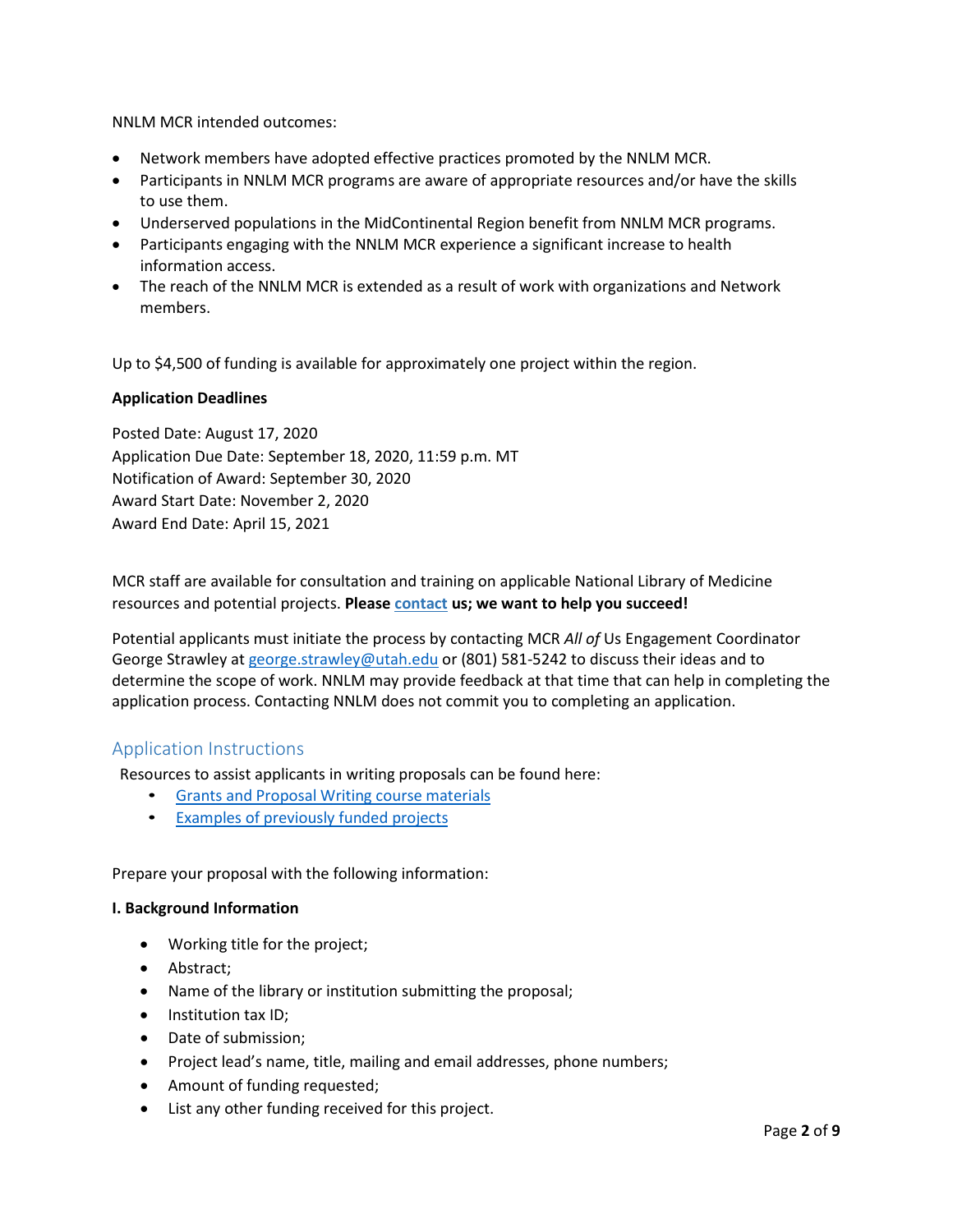# **II. Project Proposal**

- **Evidence of need for the project:** Clearly explain the need for the project, include important demographic information that supports the need for the project or about the target population, describe information resources or services which are currently available, information resources or services which are needed, and relevant barriers to access. Also, applicants should cite any known needs assessments, formal or otherwise, any relevant statistics or literature that support the needs identified.
- **Diversity and inclusion:** Explain how this project supports building or enhancing diversity and inclusion with your library community.
- **NLM Resources:** Note what NLM resource(s) you will be highlighting and how they will be incorporated into your outreach or programming.
- **Project goals and objectives:** State the goal(s) and specific objective(s) of the proposed project, consider process objectives about what will be done (outputs) and outcomes-based objectives that specify what will happen or change as a result, indicate the rationale for the plan.
- **Implementation:** Discuss in detail how the project will be implemented. Include tasks to be performed and who will perform them.
- **Schedule/Timeline:** Provide a timeline for the project.
- **Publicity:** Provide a plan for promoting the project to the targeted organization or community. Examples would include sharing successes or challenges as the project is implemented on a monthly basis through a Facebook post, a tweet, or captioned Instagram post that the MCR can share.
- **Personnel:** Identify all project personnel and their role in the project.
- **Specific Populations/Roles of Participants/Goals** form must be included with your proposal. The PDF form can be downloaded at: [https://nnlm.gov/sites/default/files/ner/files/REQUIRED%20FORM\\_Specific%20Populations\\_Roles%](https://nnlm.gov/sites/default/files/ner/files/REQUIRED%20FORM_Specific%20Populations_Roles%20of%20Participants_Goals1.pdf) [20of%20Participants\\_Goals1.pdf.](https://nnlm.gov/sites/default/files/ner/files/REQUIRED%20FORM_Specific%20Populations_Roles%20of%20Participants_Goals1.pdf)
- **Project Partners:** If applicable, describe any institution(s) that you will be working with for this project.
- **Evaluation plan:** Describe how the success of the project will be measured and the methods to be used to measure that success. Evaluation should be tied to project goals and objectives and should incorporate the reporting requirements listed in the Additional Requirements section of this announcement.

Describe the measures of success for each objective. Output/process objectives are usually measured quantitatively. Outcome measures may be quantitative or qualitative.

 $\circ$  The subaward applicants should consult the NNLM MCR office for guidance in developing their evaluation plans. Award recipients on *All of* Us-related projects will be required to collect information as specified in the Additional Requirements section below and report it using the forms provided there or on the NNLM Evaluation Office's (NEO) Evaluation Materials web page [\(https://nnlm.gov/neo/members/evalmaterials\)](https://nnlm.gov/neo/members/evalmaterials). If your project includes training, technology, exhibiting, or professional development activities, you will need to use these forms to collect and report this standard information. If you plan to do any of the outreach activities addressed on the Evaluation Materials page, describe how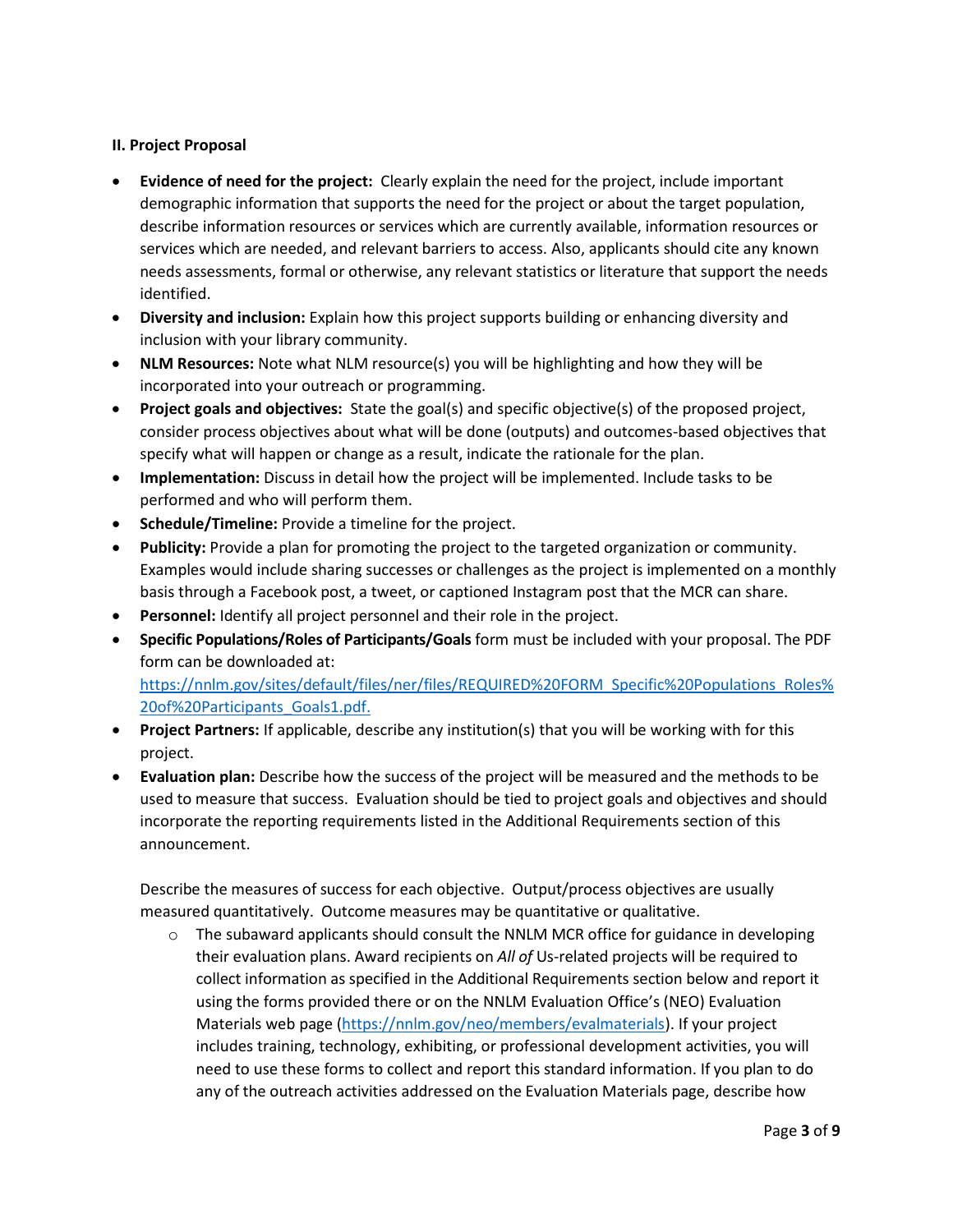you intend to use the forms to collect the information in your evaluation plan.

- $\circ$  For projects needing different or additional evaluation methods, the NEO provides templates and evaluation planning worksheets on the 4 Steps to an Evaluation [Plan](https://nnlm.gov/neo/members/evaluationresources)  [\(https://nnlm.gov/neo/members/evaluationresources\)](https://nnlm.gov/neo/members/evaluationresources) web page to help develop evaluation plans for your project. Subaward applicants also might find other NEO resources [\(https://nnlm.gov/neo/guides/tools\)](https://nnlm.gov/neo/guides/tools) helpful in developing evaluation plans.
- $\circ$  Public Library Applicants The Public Library Association's Project Outcome is a free online toolkit designed to help public libraries understand and share the impact of essential library programs and services with simple surveys and an easy-to-use process for measuring and analyzing outcomes [\(https://www.projectoutcome.org/\)](https://www.projectoutcome.org/).
- **Continuation plan:** Describe the activities that will continue project services to the targeted community or the institution's intent to maintain communication or service to the target population beyond the grant period. If the project is expected to continue after the funded period, include information on how it will be funded.

# **III. Budget**

Proposals must include a budget table or spreadsheet for the costs in each category. Include a narrative justification for budget items, explaining the purpose of each item in the project. See **Appendix A** for a sample budget table, and consult with your institution to determine documentation required.

The budget estimate should be categorized by the following, as they apply:

- Personnel
- Consultant Costs (hourly rate)
- Equipment
- Supplies
- Travel
- Other
- Direct Costs
- Indirect Costs (IDC) or Facilities and Administrative (F&A) Costs apply at your institution's nonresearch rate (or, if your institution has no negotiated rate, a 10% Modified Total Direct Cost (MTDC) can be applied if you wish to claim it)
- Total costs of project

Food, promotional items, and furniture **are not** allowable expenses. Promotional items include, but are not limited to: clothing and commemorative items such as pens, mugs/cups, folders/folios, lanyards, and conference bags that are sometimes provided to visitors, employees, grantees, or conference attendees. Refer to the policy: [http://www.hhs.gov/grants/contracts/contract-policies](http://www.hhs.gov/grants/contracts/contract-policies-regulations/spending-on-promotional-items/index.html)[regulations/spending-on-promotional-items/index.html](http://www.hhs.gov/grants/contracts/contract-policies-regulations/spending-on-promotional-items/index.html)

# Proposal Submission

Submit an electronic version of the proposal to both [george.strawley@utah.edu](mailto:george.strawley@utah.edu) AND [rml4@rml4.utah.edu.](mailto:rml4@rml4.utah.edu)

The award administrator is George Strawley at [george.strawley@utah.edu](mailto:george.strawley@utah.edu) or (801) 581-5242.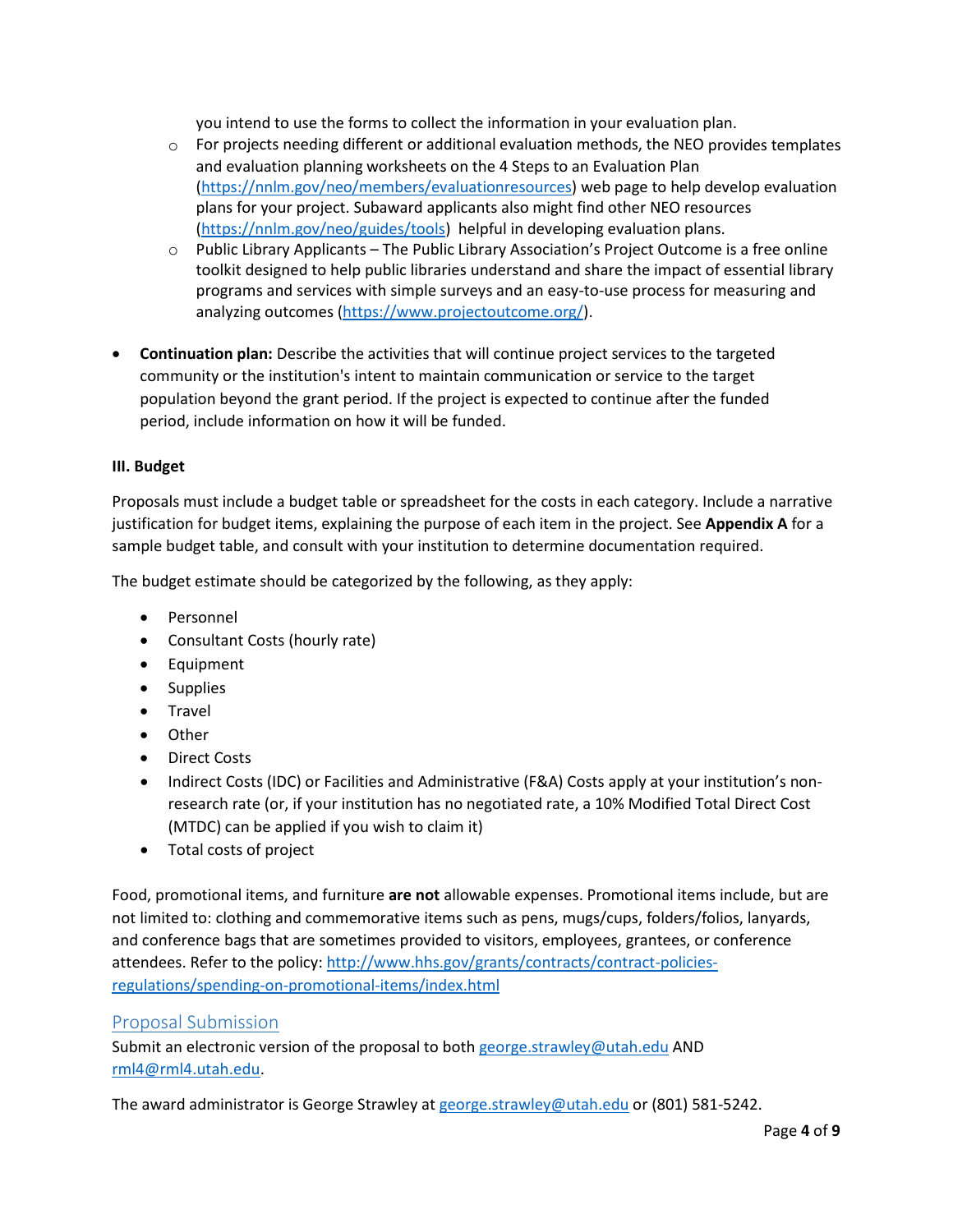# Application Review Information

Select NNLM MCR staff and a representative of a library or community-based organization will review all proposals*.* If the reviewers have questions about your proposal, it may be returned for clarification and revision. Applications will be evaluated on a first come, first served basis; those receiving a numeric score of at least 75 will be funded until funding is exhausted. Preference will be given to proposals with strong diversity and inclusion efforts. Applicants will receive a copy of reviewer comments along with a final decision regarding funding.

Scored Review Criteria: Scale: 1-100

| SIGNIFICANCE: Why do this project? Does the proposed program make a<br>Possible points: 25<br>significant contribution to the mission of NNLM?<br>The goal of the Network of the National Library of Medicine (NNLM) is to advance<br>the progress of medicine and improve the public health by:<br>Providing all U.S. health professionals with equal access to biomedical<br>information.<br>Improving the public's access to information to enable them to make<br>informed decisions about their health.<br>METHODOLOGY/APPROACH: Methods for research or outreach programming<br>Possible points: 30<br>Project addresses the types of outreach services provided for the target<br>a.<br>population with consideration given to the appropriateness, creativity<br>and cost effectiveness of the methods proposed.<br>Strong diversity and inclusion effort.<br>b.<br>Suitability of methods, tools, or approaches to conduct the project.<br>c.<br>Ability to execute the project within the timeline specified.<br>d.<br>Overall strength and weaknesses of the project.<br>e.<br>f.<br>Other methods, tools, or approaches the Investigator (Project Lead)<br>should consider for this project.<br>Possible points: 20<br>PERSONNEL: Who is going to do it, why are they the best?<br>Qualifications and time commitments of the project lead.<br>a.<br>Qualifications and time commitments of the project staff.<br>b.<br>Availability of institutional resources (e.g. equipment).<br>c.<br>Experience in techniques.<br>d.<br>Expertise of project or research topic.<br>e.<br><b>BUDGET:</b> is this reasonable?<br>Possible points: 25<br>Is the budget appropriate for this project? YES or NO<br>a.<br>b. What budget modifications are recommended?<br>What budget items could be eliminated or reduced without jeopardizing<br>c. | <b>REVIEW CRITERIA</b> | <b>Scoring Points</b> |  |
|-----------------------------------------------------------------------------------------------------------------------------------------------------------------------------------------------------------------------------------------------------------------------------------------------------------------------------------------------------------------------------------------------------------------------------------------------------------------------------------------------------------------------------------------------------------------------------------------------------------------------------------------------------------------------------------------------------------------------------------------------------------------------------------------------------------------------------------------------------------------------------------------------------------------------------------------------------------------------------------------------------------------------------------------------------------------------------------------------------------------------------------------------------------------------------------------------------------------------------------------------------------------------------------------------------------------------------------------------------------------------------------------------------------------------------------------------------------------------------------------------------------------------------------------------------------------------------------------------------------------------------------------------------------------------------------------------------------------------------------------------------------------------------------------------------------------------------------------------------|------------------------|-----------------------|--|
|                                                                                                                                                                                                                                                                                                                                                                                                                                                                                                                                                                                                                                                                                                                                                                                                                                                                                                                                                                                                                                                                                                                                                                                                                                                                                                                                                                                                                                                                                                                                                                                                                                                                                                                                                                                                                                                     |                        |                       |  |
|                                                                                                                                                                                                                                                                                                                                                                                                                                                                                                                                                                                                                                                                                                                                                                                                                                                                                                                                                                                                                                                                                                                                                                                                                                                                                                                                                                                                                                                                                                                                                                                                                                                                                                                                                                                                                                                     |                        |                       |  |
|                                                                                                                                                                                                                                                                                                                                                                                                                                                                                                                                                                                                                                                                                                                                                                                                                                                                                                                                                                                                                                                                                                                                                                                                                                                                                                                                                                                                                                                                                                                                                                                                                                                                                                                                                                                                                                                     |                        |                       |  |
|                                                                                                                                                                                                                                                                                                                                                                                                                                                                                                                                                                                                                                                                                                                                                                                                                                                                                                                                                                                                                                                                                                                                                                                                                                                                                                                                                                                                                                                                                                                                                                                                                                                                                                                                                                                                                                                     |                        |                       |  |
|                                                                                                                                                                                                                                                                                                                                                                                                                                                                                                                                                                                                                                                                                                                                                                                                                                                                                                                                                                                                                                                                                                                                                                                                                                                                                                                                                                                                                                                                                                                                                                                                                                                                                                                                                                                                                                                     |                        |                       |  |
|                                                                                                                                                                                                                                                                                                                                                                                                                                                                                                                                                                                                                                                                                                                                                                                                                                                                                                                                                                                                                                                                                                                                                                                                                                                                                                                                                                                                                                                                                                                                                                                                                                                                                                                                                                                                                                                     |                        |                       |  |
|                                                                                                                                                                                                                                                                                                                                                                                                                                                                                                                                                                                                                                                                                                                                                                                                                                                                                                                                                                                                                                                                                                                                                                                                                                                                                                                                                                                                                                                                                                                                                                                                                                                                                                                                                                                                                                                     |                        |                       |  |
|                                                                                                                                                                                                                                                                                                                                                                                                                                                                                                                                                                                                                                                                                                                                                                                                                                                                                                                                                                                                                                                                                                                                                                                                                                                                                                                                                                                                                                                                                                                                                                                                                                                                                                                                                                                                                                                     |                        |                       |  |
|                                                                                                                                                                                                                                                                                                                                                                                                                                                                                                                                                                                                                                                                                                                                                                                                                                                                                                                                                                                                                                                                                                                                                                                                                                                                                                                                                                                                                                                                                                                                                                                                                                                                                                                                                                                                                                                     |                        |                       |  |
|                                                                                                                                                                                                                                                                                                                                                                                                                                                                                                                                                                                                                                                                                                                                                                                                                                                                                                                                                                                                                                                                                                                                                                                                                                                                                                                                                                                                                                                                                                                                                                                                                                                                                                                                                                                                                                                     |                        |                       |  |
|                                                                                                                                                                                                                                                                                                                                                                                                                                                                                                                                                                                                                                                                                                                                                                                                                                                                                                                                                                                                                                                                                                                                                                                                                                                                                                                                                                                                                                                                                                                                                                                                                                                                                                                                                                                                                                                     |                        |                       |  |
|                                                                                                                                                                                                                                                                                                                                                                                                                                                                                                                                                                                                                                                                                                                                                                                                                                                                                                                                                                                                                                                                                                                                                                                                                                                                                                                                                                                                                                                                                                                                                                                                                                                                                                                                                                                                                                                     |                        |                       |  |
|                                                                                                                                                                                                                                                                                                                                                                                                                                                                                                                                                                                                                                                                                                                                                                                                                                                                                                                                                                                                                                                                                                                                                                                                                                                                                                                                                                                                                                                                                                                                                                                                                                                                                                                                                                                                                                                     |                        |                       |  |
|                                                                                                                                                                                                                                                                                                                                                                                                                                                                                                                                                                                                                                                                                                                                                                                                                                                                                                                                                                                                                                                                                                                                                                                                                                                                                                                                                                                                                                                                                                                                                                                                                                                                                                                                                                                                                                                     |                        |                       |  |
|                                                                                                                                                                                                                                                                                                                                                                                                                                                                                                                                                                                                                                                                                                                                                                                                                                                                                                                                                                                                                                                                                                                                                                                                                                                                                                                                                                                                                                                                                                                                                                                                                                                                                                                                                                                                                                                     |                        |                       |  |
|                                                                                                                                                                                                                                                                                                                                                                                                                                                                                                                                                                                                                                                                                                                                                                                                                                                                                                                                                                                                                                                                                                                                                                                                                                                                                                                                                                                                                                                                                                                                                                                                                                                                                                                                                                                                                                                     |                        |                       |  |
|                                                                                                                                                                                                                                                                                                                                                                                                                                                                                                                                                                                                                                                                                                                                                                                                                                                                                                                                                                                                                                                                                                                                                                                                                                                                                                                                                                                                                                                                                                                                                                                                                                                                                                                                                                                                                                                     |                        |                       |  |
|                                                                                                                                                                                                                                                                                                                                                                                                                                                                                                                                                                                                                                                                                                                                                                                                                                                                                                                                                                                                                                                                                                                                                                                                                                                                                                                                                                                                                                                                                                                                                                                                                                                                                                                                                                                                                                                     |                        |                       |  |
|                                                                                                                                                                                                                                                                                                                                                                                                                                                                                                                                                                                                                                                                                                                                                                                                                                                                                                                                                                                                                                                                                                                                                                                                                                                                                                                                                                                                                                                                                                                                                                                                                                                                                                                                                                                                                                                     |                        |                       |  |
|                                                                                                                                                                                                                                                                                                                                                                                                                                                                                                                                                                                                                                                                                                                                                                                                                                                                                                                                                                                                                                                                                                                                                                                                                                                                                                                                                                                                                                                                                                                                                                                                                                                                                                                                                                                                                                                     |                        |                       |  |
|                                                                                                                                                                                                                                                                                                                                                                                                                                                                                                                                                                                                                                                                                                                                                                                                                                                                                                                                                                                                                                                                                                                                                                                                                                                                                                                                                                                                                                                                                                                                                                                                                                                                                                                                                                                                                                                     |                        |                       |  |
|                                                                                                                                                                                                                                                                                                                                                                                                                                                                                                                                                                                                                                                                                                                                                                                                                                                                                                                                                                                                                                                                                                                                                                                                                                                                                                                                                                                                                                                                                                                                                                                                                                                                                                                                                                                                                                                     |                        |                       |  |
|                                                                                                                                                                                                                                                                                                                                                                                                                                                                                                                                                                                                                                                                                                                                                                                                                                                                                                                                                                                                                                                                                                                                                                                                                                                                                                                                                                                                                                                                                                                                                                                                                                                                                                                                                                                                                                                     |                        |                       |  |
|                                                                                                                                                                                                                                                                                                                                                                                                                                                                                                                                                                                                                                                                                                                                                                                                                                                                                                                                                                                                                                                                                                                                                                                                                                                                                                                                                                                                                                                                                                                                                                                                                                                                                                                                                                                                                                                     |                        |                       |  |
|                                                                                                                                                                                                                                                                                                                                                                                                                                                                                                                                                                                                                                                                                                                                                                                                                                                                                                                                                                                                                                                                                                                                                                                                                                                                                                                                                                                                                                                                                                                                                                                                                                                                                                                                                                                                                                                     |                        |                       |  |
|                                                                                                                                                                                                                                                                                                                                                                                                                                                                                                                                                                                                                                                                                                                                                                                                                                                                                                                                                                                                                                                                                                                                                                                                                                                                                                                                                                                                                                                                                                                                                                                                                                                                                                                                                                                                                                                     |                        |                       |  |
|                                                                                                                                                                                                                                                                                                                                                                                                                                                                                                                                                                                                                                                                                                                                                                                                                                                                                                                                                                                                                                                                                                                                                                                                                                                                                                                                                                                                                                                                                                                                                                                                                                                                                                                                                                                                                                                     |                        |                       |  |
|                                                                                                                                                                                                                                                                                                                                                                                                                                                                                                                                                                                                                                                                                                                                                                                                                                                                                                                                                                                                                                                                                                                                                                                                                                                                                                                                                                                                                                                                                                                                                                                                                                                                                                                                                                                                                                                     |                        | the project?          |  |
| <b>TOTAL SCORE:</b><br>Possible Total                                                                                                                                                                                                                                                                                                                                                                                                                                                                                                                                                                                                                                                                                                                                                                                                                                                                                                                                                                                                                                                                                                                                                                                                                                                                                                                                                                                                                                                                                                                                                                                                                                                                                                                                                                                                               |                        |                       |  |
| Points 100                                                                                                                                                                                                                                                                                                                                                                                                                                                                                                                                                                                                                                                                                                                                                                                                                                                                                                                                                                                                                                                                                                                                                                                                                                                                                                                                                                                                                                                                                                                                                                                                                                                                                                                                                                                                                                          |                        |                       |  |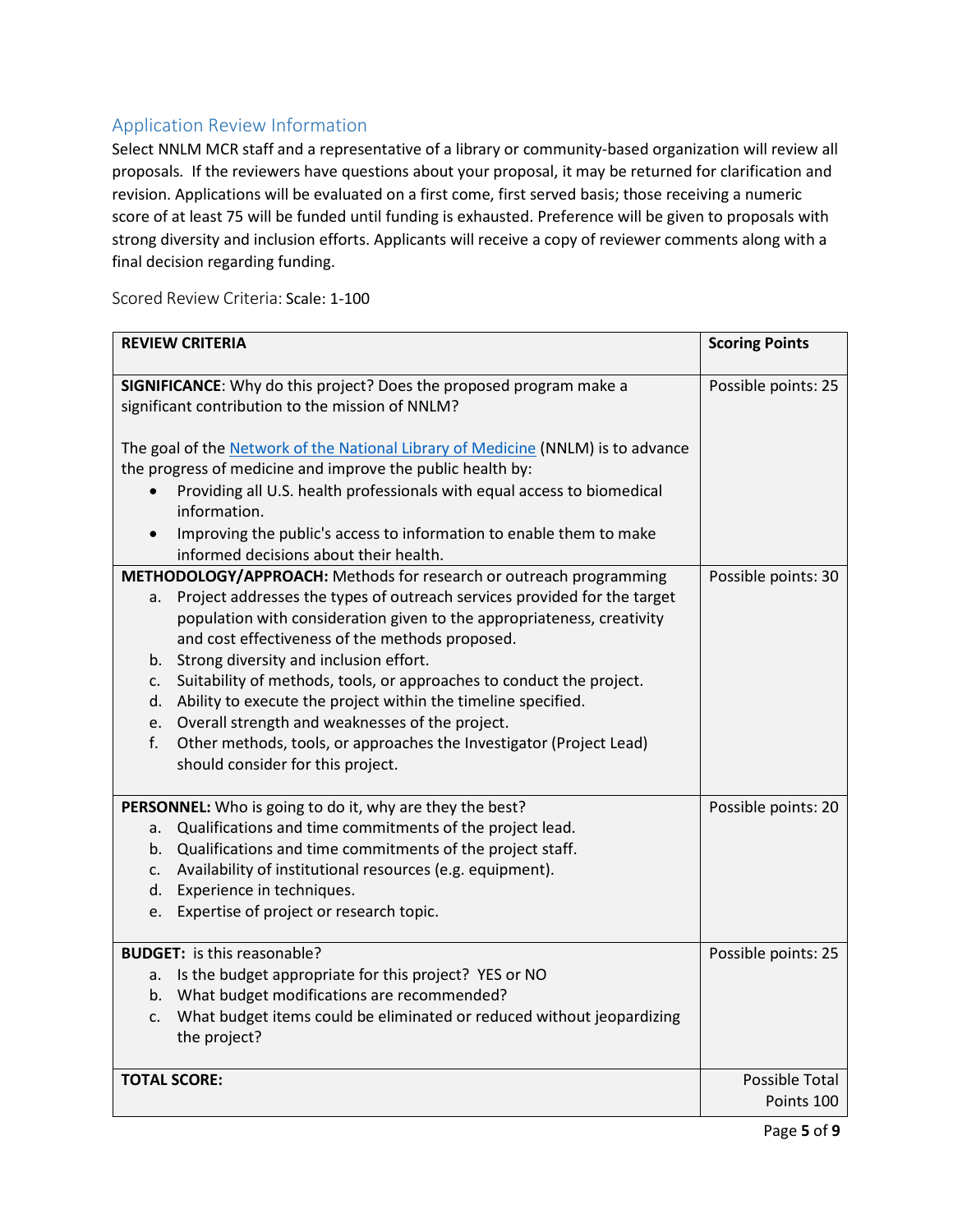# **REVIEWER COMMENTS:**

#### Overall Impact

Reviewers will provide an overall impact assessment of the likelihood for the project to exert a sustained influence on the population targeted. Final recommendations include:

- Excellent Application. Will have major impact on NNLM goals.
- Has strong potential.
- Limited impact, or there are concerns about the proposed plan or quality.
- The project will not advance the goals of NNLM.
- Application does not fit in the NNLM mission.

# Additional Requirements

#### Reporting Requirements

#### The following reporting requirements are mandatory of award recipients:

| <b>Reporting Requirement</b>          | <b>Access</b>              | <b>Timeline</b>               |
|---------------------------------------|----------------------------|-------------------------------|
| <b>Outcomes Survey</b>                | Link to be provided.       | Immediately following a       |
|                                       |                            | program.                      |
| <b>Final Report</b>                   | https://nnlm.gov/staff/drs | Within 30 days of project     |
|                                       |                            | completion but no later       |
|                                       |                            | than April 15, 2021.          |
| <b>Required if Applicable:</b>        |                            |                               |
| If training is provided to            | Form to be provided        | Immediately following         |
| librarians: NNLM Training Form        |                            | training completion           |
| Evaluation                            |                            |                               |
|                                       |                            |                               |
| If public activities or events are    | https://nnlm.gov/staff/drs | Within the first five days of |
| presented in conjunction with         |                            | the month following the       |
| the project: Activities /             |                            | activity/exhibit completion   |
| <b>Participants / Exhibits Report</b> |                            | but no later than April 15,   |
|                                       |                            | 2021. Subawardee will         |
|                                       |                            | notify NNLM by email          |
|                                       |                            | whenever a report is          |
|                                       |                            | completed.                    |
| If technology is purchased or         | https://is.gd/NNLMtech     | Submit before the final       |
| provided: NNLM Technology             |                            | report.                       |
| Report                                |                            |                               |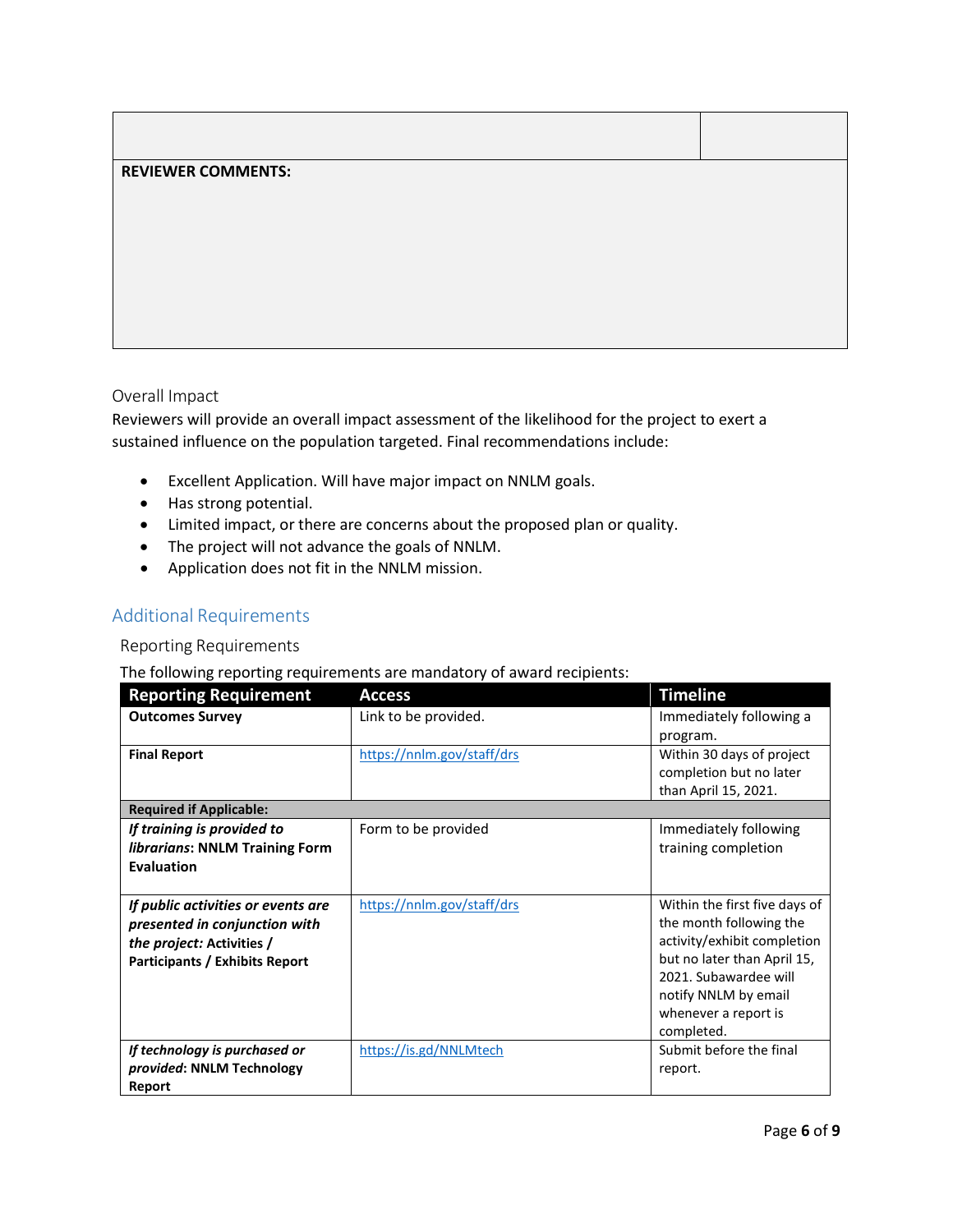| If funds are included for librarian<br>professional development: NNLM<br><b>Professional Development Report</b>                               | https://is.gd/NNLMprofdev                                                                        | Within 30 days after the<br>last day the professional<br>development opportunity<br>is completed but no later<br>than April 15, 2021. |
|-----------------------------------------------------------------------------------------------------------------------------------------------|--------------------------------------------------------------------------------------------------|---------------------------------------------------------------------------------------------------------------------------------------|
| If an event or activity open to the<br>public is held: Network Ninja<br><b>Reporting for All of Us Research</b><br>Program - Pre-event        | Form to be provided.                                                                             | For events and activities<br>open to the public; initial<br>report as they are<br>scheduled with a recap<br>report added afterward.   |
| If an event or activity open to the<br>public is held: Network Ninja<br><b>Reporting for All of Us Research</b><br>Program - Post-event Recap | NNLM will provide recap using<br>Activities/Participants/Exhibits Report<br>filed by subawardee. | Within the first 15 days of<br>the month following the<br>activity/exhibit<br>completion.                                             |

#### Other Requirements

# NIH Acknowledgment:

Any resources developed with project funds must include an acknowledgment of NIH grant support and a disclaimer stating the following:

"Developed resources reported in this [publications, press releases, internet sites] are supported by the National Library of Medicine (NLM), National Institutes of Health (NIH) under cooperative agreement number UG4LM012344. The content is solely the responsibility of the authors and does not necessarily represent the official views of the National Institutes of Health."

# Publication and Copyrighting:

Per Section 8.2.1. - Right in Data (Publication and Copyrighting) of the NIH Grants Policy **Statement** 

[\(http://grants.nih.gov/grants/policy/nihgps/html5/section\\_8/8.2\\_availability\\_of\\_research\\_results](http://grants.nih.gov/grants/policy/nihgps/html5/section_8/8.2_availability_of_research_results_publications__intellectual_property_rights__and_sharing_research_resources.htm#Rights) [\\_publications\\_\\_intellectual\\_property\\_rights\\_\\_and\\_sharing\\_research\\_resources.htm#Rights\)](http://grants.nih.gov/grants/policy/nihgps/html5/section_8/8.2_availability_of_research_results_publications__intellectual_property_rights__and_sharing_research_resources.htm#Rights), the NIH must be given a royalty-free, nonexclusive, and irrevocable license for the Federal government to reproduce, publish, or otherwise use any materials developed as a result of funding and to authorize others to do so for Federal purposes, i.e. the ongoing development of the Network of the National Library of Medicine. Data developed by a subawardees/consortium participants and consultants are also subject to this policy.

# Data Sharing and Development of Training Materials:

In order to facilitate the dissemination of knowledge and information associated with the NNLM MCR Cooperative Agreement Award, all awardees are required to share any data or training material resulting from funding. This information must be submitted to the following collection sites as applicable:

- Network of the National Library of Medicine (NNLM) website [\(https://nnlm.gov/\)](https://nnlm.gov/);
- Other site specifically designated by the NLM as part of the Network of the National Library of Medicine.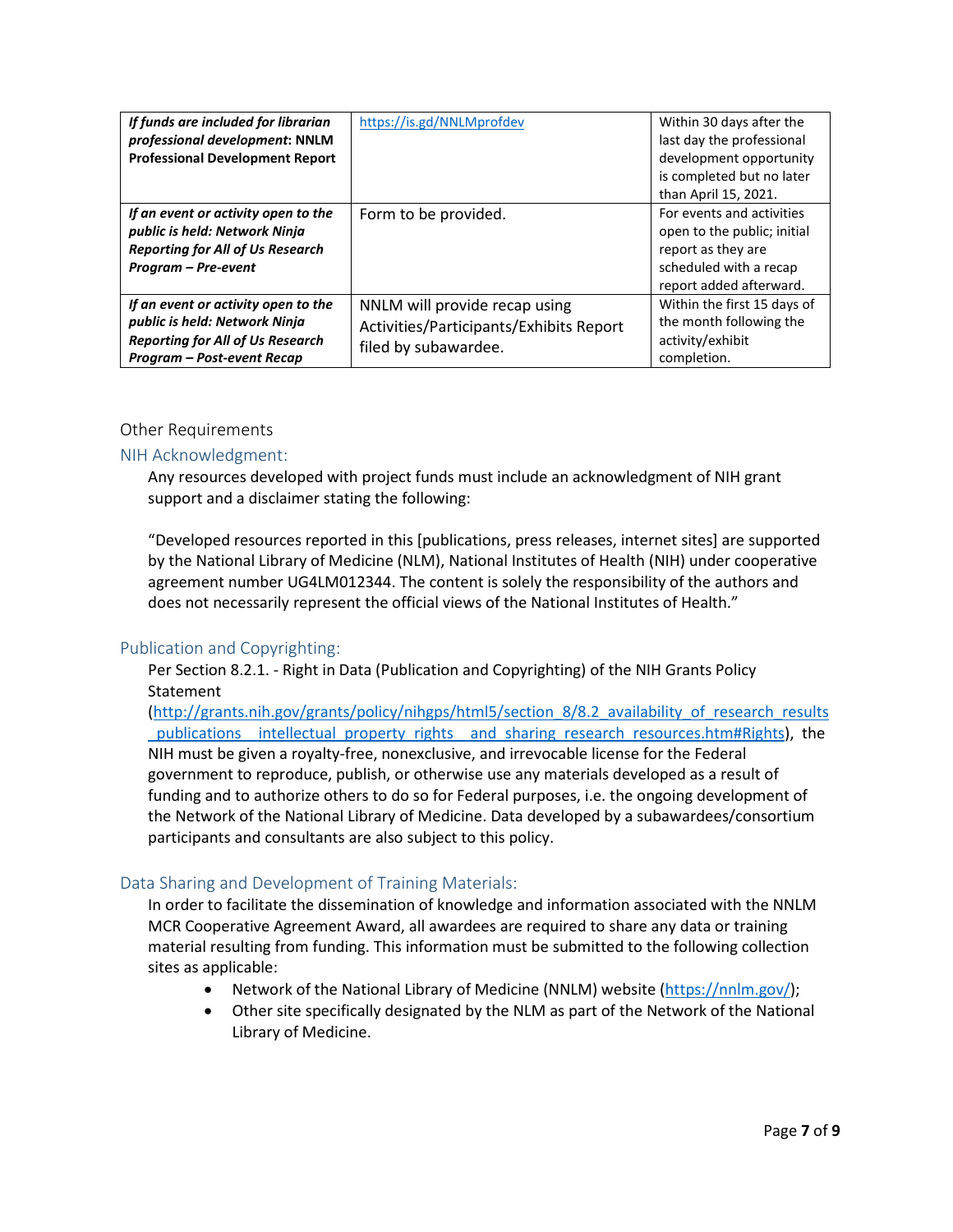In addition, recipients of funding are expected to use or adapt existing training materials before developing new materials. Consult with NNLM MCR [\(https://nnlm.gov/mcr\)](https://nnlm.gov/mcr) and the NNLM Training Office (NTO) [\(http://nnlm.gov/nto/\)](http://nnlm.gov/nto/) prior to developing materials.

#### 508 Compliance:

Web-based resources developed for the project should strive to ensure accessibility to the greatest possible number of people by adhering to standards described in Section 508 of the Rehabilitation Act[. https://www.hhs.gov/web/section-508/index.html.](https://www.hhs.gov/web/section-508/index.html)

#### NIH Public Access Policy

Recipients of NNLM funding are required to deposit any peer-reviewed manuscript upon acceptance for publication in PubMed Central in accordance with the NIH Public Access Policy [\(http://publicaccess.nih.gov/\)](http://publicaccess.nih.gov/).